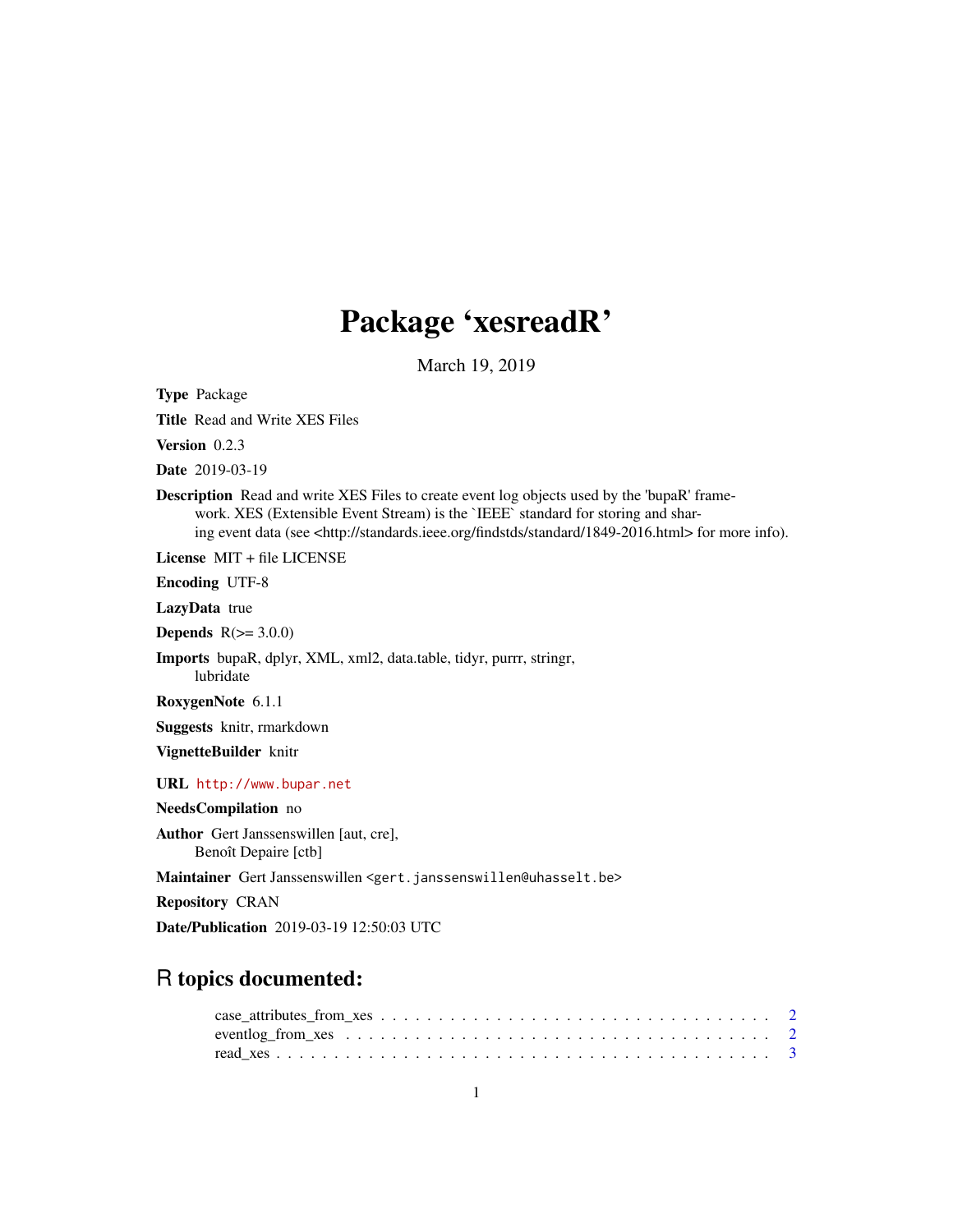<span id="page-1-0"></span>

| Index |  |  |  |  |  |  |  |  |  |  |  |  |  |  |  |  |  |  |
|-------|--|--|--|--|--|--|--|--|--|--|--|--|--|--|--|--|--|--|
|       |  |  |  |  |  |  |  |  |  |  |  |  |  |  |  |  |  |  |
|       |  |  |  |  |  |  |  |  |  |  |  |  |  |  |  |  |  |  |
|       |  |  |  |  |  |  |  |  |  |  |  |  |  |  |  |  |  |  |

case\_attributes\_from\_xes

*Case Attributes from Xes-file*

#### Description

Extracts case attributes from a xes-file.

#### Usage

```
case_attributes_from_xes(xesfile = file.choose())
```
#### Arguments

xesfile Reference to a .xes file, conforming to the xes-standard.

#### See Also

<http://www.xes-standard.org/>

eventlog\_from\_xes *eventlog\_from\_xes*

#### Description

Extracts eventlog from a xes-file.

#### Usage

```
eventlog_from_xes(xesfile = file.choose())
```
#### Arguments

xesfile Reference to a .xes file, conforming to the xes-standard.

#### See Also

<http://www.xes-standard.org/>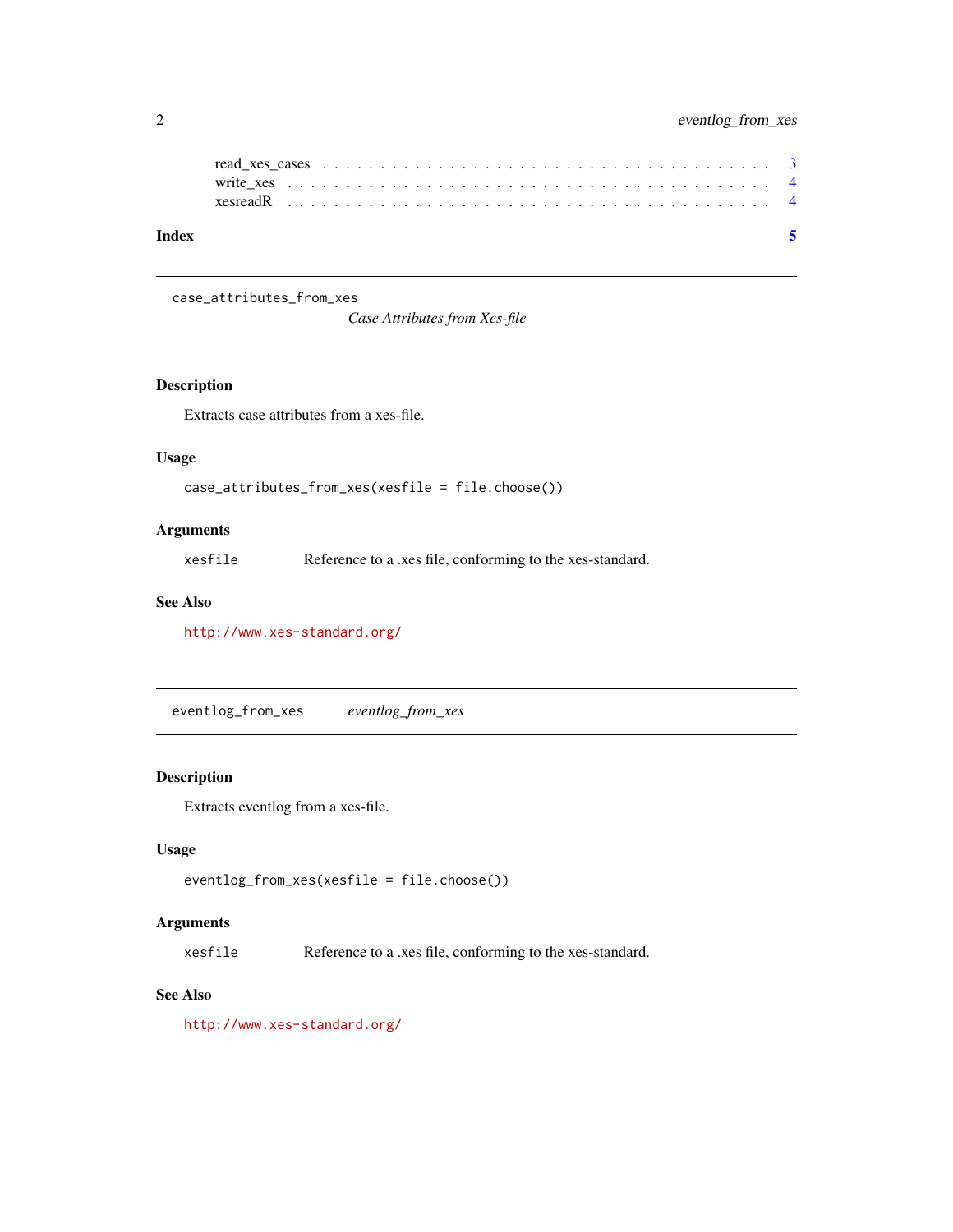<span id="page-2-0"></span>read\_xes *read\_xes*

#### Description

Extracts eventlog from a xes-file.

#### Usage

read\_xes(xesfile = file.choose(), validate = TRUE)

#### Arguments

| xesfile  | Reference to a .xes file, conforming to the xes-standard.                                                                                                                                                                                                                                                      |
|----------|----------------------------------------------------------------------------------------------------------------------------------------------------------------------------------------------------------------------------------------------------------------------------------------------------------------|
| validate | When 'TRUE' some basic checks are run on the contents of the event log such<br>as that activity instances are not connected to more than one case or activity.<br>Using 'FALSE' improves the performance by skipping those checks and allows<br>to import XES files that do not conform to bupaR requirements. |
|          |                                                                                                                                                                                                                                                                                                                |

#### See Also

<http://www.xes-standard.org/>

read\_xes\_cases *Case Attributes from Xes-file*

#### Description

Extracts case attributes from a xes-file.

#### Usage

```
read_xes_cases(xesfile = file.choose())
```
#### Arguments

xesfile Reference to a .xes file, conforming to the xes-standard.

#### See Also

<http://www.xes-standard.org/>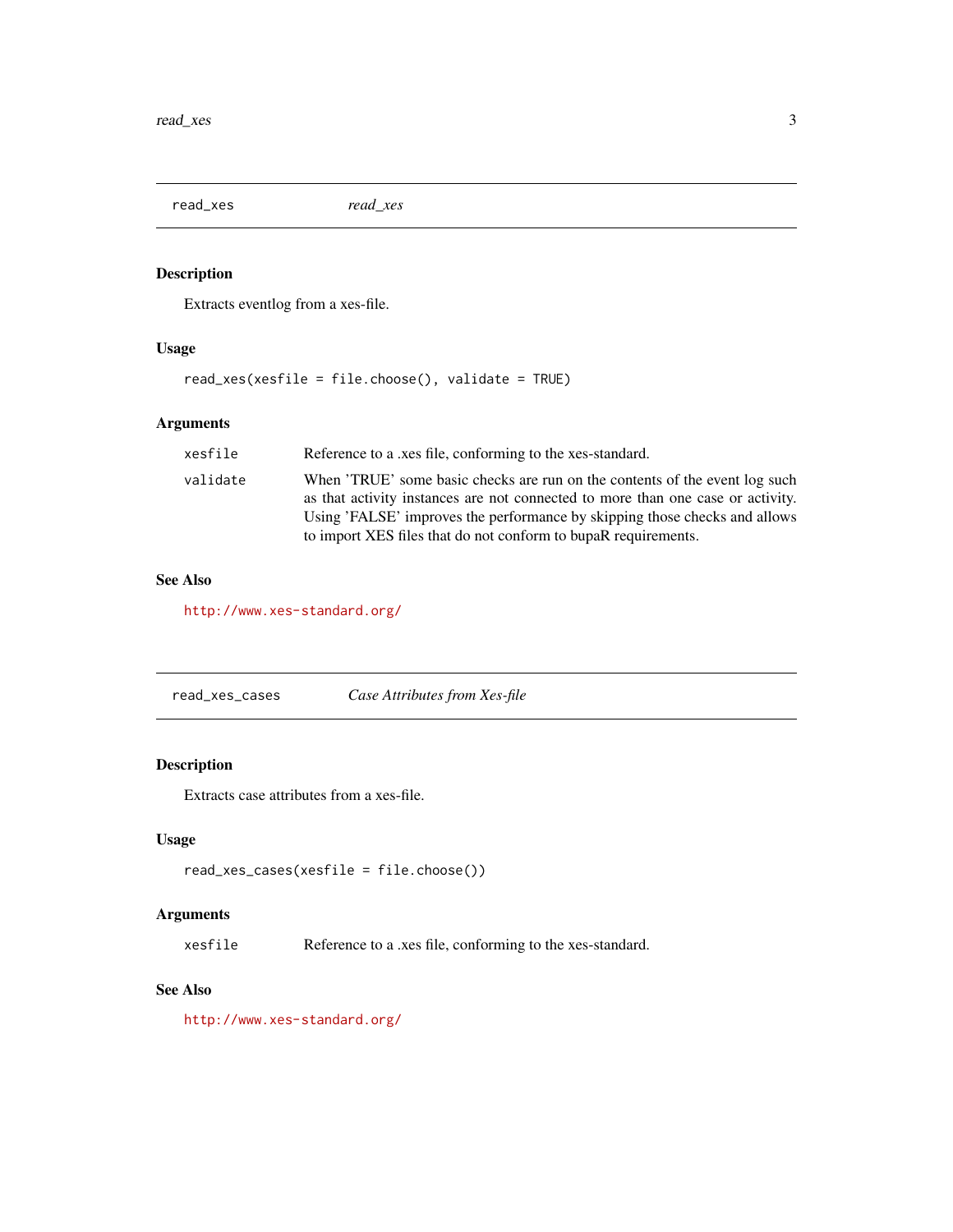<span id="page-3-0"></span>

#### Description

Function for writing xes-file

#### Usage

```
write_xes(eventlog, xesfile = file.choose(), case_attributes = NULL)
```
#### Arguments

eventlog An event log object xesfile Destination file case\_attributes List of columns containing case\_attributes

xesreadR *xesreadR - Read and write XES fles*

#### Description

Functions for reading and writing XES-files. XES (eXtensible Event Stream) is the IEEE standard for storing and sharing event data (see <http://standards.ieee.org/findstds/standard/1849-2016.html> for more info)